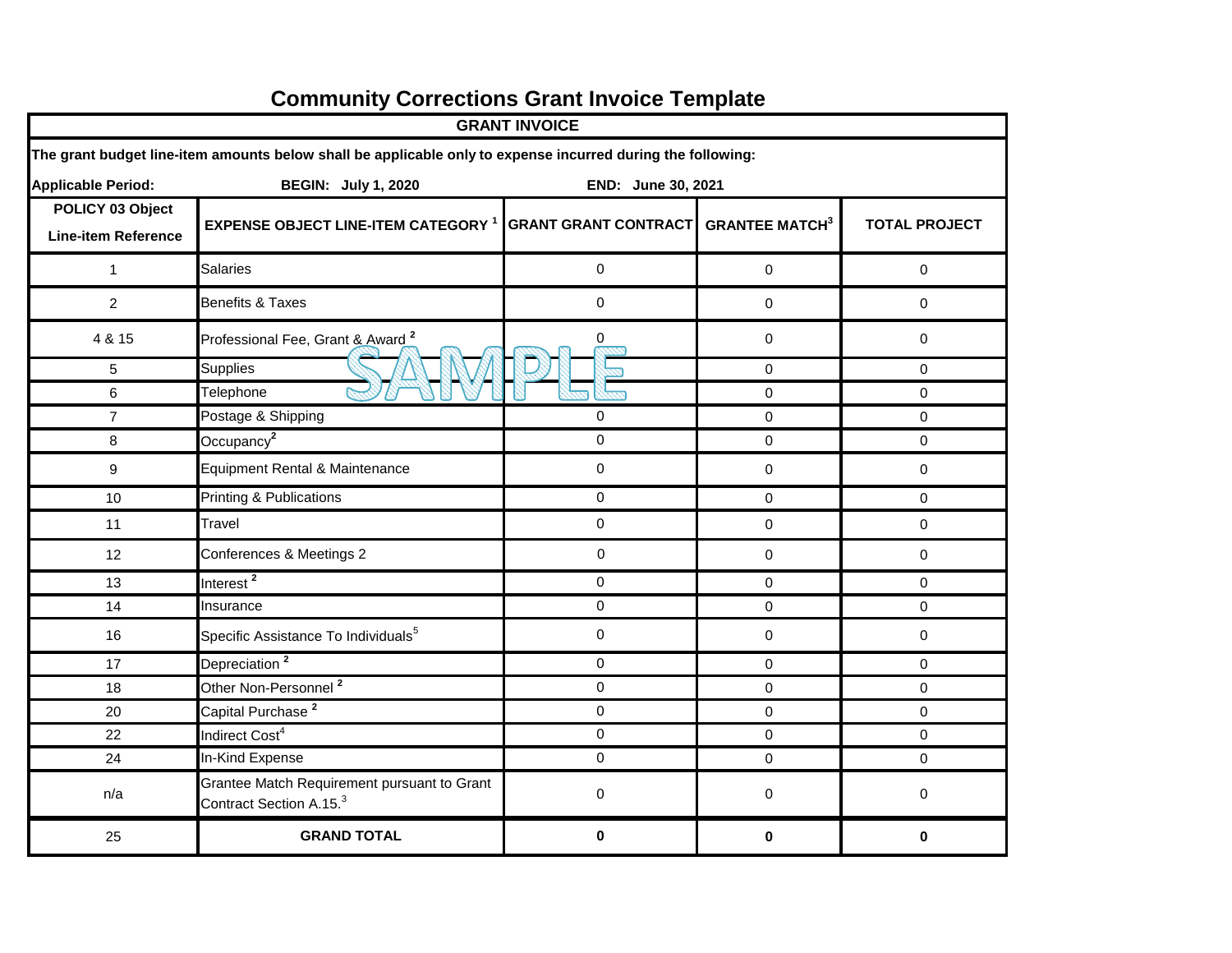| <b>Community Correction Grant Invoice</b><br>Breakdown of expenditures for Line-Items 5-11 |                             |          |           |                    |           |                                |                                    |        |
|--------------------------------------------------------------------------------------------|-----------------------------|----------|-----------|--------------------|-----------|--------------------------------|------------------------------------|--------|
| Date Paid                                                                                  | Description of Expenditures | Supplies | Telephone | Postage & Shipping | Occupancy | Equipment Rental & Maintenance | <b>Printing &amp; Publications</b> | Travel |
|                                                                                            |                             |          |           |                    |           |                                |                                    |        |
|                                                                                            |                             |          |           |                    |           |                                |                                    |        |
|                                                                                            |                             |          |           |                    |           |                                |                                    |        |
|                                                                                            |                             |          |           |                    |           |                                |                                    |        |
|                                                                                            |                             |          |           |                    |           |                                |                                    |        |
|                                                                                            |                             |          |           |                    |           |                                |                                    |        |
|                                                                                            |                             |          |           |                    |           |                                |                                    |        |
|                                                                                            |                             |          |           |                    |           |                                |                                    |        |
|                                                                                            |                             |          |           | SANDIE             |           |                                |                                    |        |
|                                                                                            |                             |          |           |                    |           |                                |                                    |        |
|                                                                                            |                             |          |           |                    |           |                                |                                    |        |
|                                                                                            |                             |          |           |                    |           |                                |                                    |        |
|                                                                                            |                             |          |           |                    |           |                                |                                    |        |
|                                                                                            |                             |          |           |                    |           |                                |                                    |        |
|                                                                                            |                             |          |           |                    |           |                                |                                    |        |
|                                                                                            |                             |          |           |                    |           |                                |                                    |        |
|                                                                                            |                             |          |           |                    |           |                                |                                    |        |
|                                                                                            |                             |          |           |                    |           |                                |                                    |        |
|                                                                                            |                             |          |           |                    |           |                                |                                    |        |
|                                                                                            |                             |          |           |                    |           |                                |                                    |        |
|                                                                                            |                             |          |           |                    |           |                                |                                    |        |
|                                                                                            |                             |          |           |                    |           |                                |                                    |        |
|                                                                                            |                             |          |           |                    |           |                                |                                    |        |
|                                                                                            |                             |          |           |                    |           |                                |                                    |        |
|                                                                                            |                             |          |           |                    |           |                                |                                    |        |
|                                                                                            |                             |          |           |                    |           |                                |                                    |        |
|                                                                                            |                             |          |           |                    |           |                                |                                    |        |
|                                                                                            |                             |          |           |                    |           |                                |                                    |        |
|                                                                                            |                             |          |           |                    |           |                                |                                    |        |
|                                                                                            |                             |          |           |                    |           |                                |                                    |        |
|                                                                                            |                             |          |           |                    |           |                                |                                    |        |
|                                                                                            |                             |          |           |                    |           |                                |                                    |        |
|                                                                                            |                             |          |           |                    |           |                                |                                    |        |
|                                                                                            |                             |          |           |                    |           |                                |                                    |        |
|                                                                                            |                             |          |           |                    |           |                                |                                    |        |
|                                                                                            |                             |          |           |                    |           |                                |                                    |        |
|                                                                                            |                             |          |           |                    |           |                                |                                    |        |
|                                                                                            |                             |          |           |                    |           |                                |                                    |        |
|                                                                                            |                             |          |           |                    |           |                                |                                    |        |

| Printing & Publications | Travel |
|-------------------------|--------|
|                         |        |
|                         |        |
|                         |        |
|                         |        |
|                         |        |
|                         |        |
|                         |        |
|                         |        |
|                         |        |
|                         |        |
|                         |        |
|                         |        |
|                         |        |
|                         |        |
|                         |        |
|                         |        |
|                         |        |
|                         |        |
|                         |        |
|                         |        |
|                         |        |
|                         |        |
|                         |        |
|                         |        |
|                         |        |
|                         |        |
|                         |        |
|                         |        |
|                         |        |
|                         |        |
|                         |        |
|                         |        |
|                         |        |
|                         |        |
|                         |        |
|                         |        |
|                         |        |
|                         |        |
|                         |        |